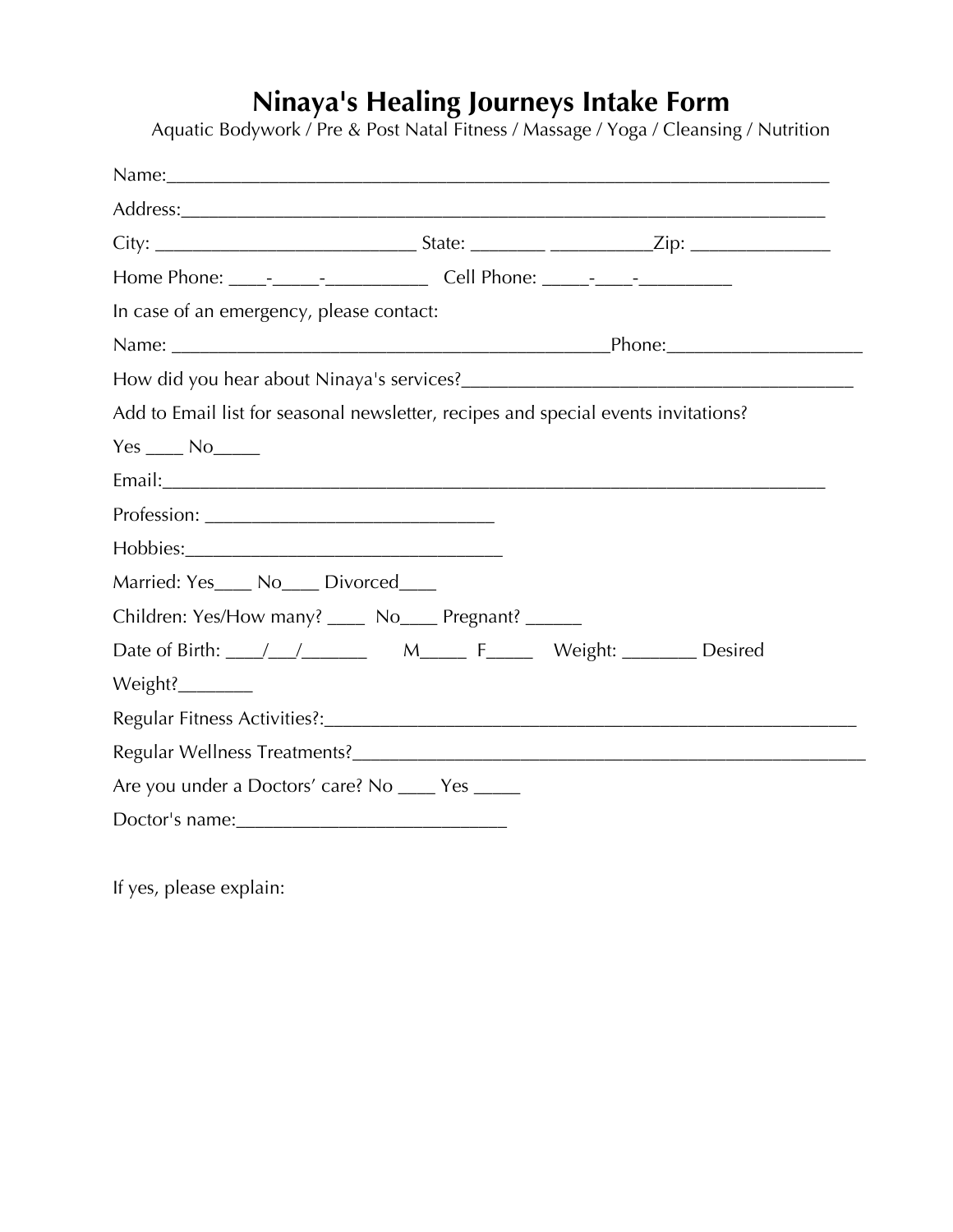### Ninaya offers Private Sessions, Classes and Educational Special Events Have you ever experienced a Watsu (Water Massage), Yoga, Therapeutic Movement &/or Massage? ( )Yes ( ) No If yes, what kind of session? \_\_\_\_\_\_\_\_\_\_\_\_\_\_\_\_\_\_\_\_\_\_\_\_\_\_\_\_\_\_\_\_\_\_\_\_\_\_\_\_\_ When, and with who, was your last session? \_\_\_\_\_\_\_\_\_\_\_\_\_\_\_\_\_\_\_\_\_\_\_\_\_\_\_\_\_\_\_\_\_\_\_\_\_\_\_

#### PLEASE CHECK ANY SYMPTOMS BELOW THAT APPLY TO YOU:



Mark YES or NO IF YES, PLEASE EXPLAIN;

Do you have any of the following:

| A cold, infection or contagious disease? $Y( ) N( )$ |  |  |
|------------------------------------------------------|--|--|
|                                                      |  |  |

Open sores or lesions? Y ( ) N ( ) \_\_\_\_\_\_\_\_\_\_\_\_\_\_\_\_\_\_\_\_\_\_\_\_\_\_\_\_\_\_\_\_\_\_\_\_\_\_\_\_\_

\_\_\_\_\_\_\_\_\_\_\_\_\_\_\_\_\_\_\_\_\_\_\_\_\_\_\_\_\_\_\_\_\_\_\_

Physical condition that may be affected by stretching, movement or massage?  $Y(\ )\ N(\ )$ 

Psychological conditions/traumas that may be affected while being held in warm water? Y ( ) N ( ) \_\_\_\_\_\_\_\_\_\_\_\_\_\_\_\_\_\_\_\_\_\_\_\_\_\_\_\_\_\_\_\_\_\_\_\_\_

Do you get car or sea sick easily? Y ( ) N ( ) \_\_\_\_\_\_\_\_\_\_\_\_\_\_\_\_\_\_\_\_\_\_\_\_\_\_\_\_\_\_\_\_\_\_\_\_\_

Are you wearing contact lenses? ( )Yes ( )No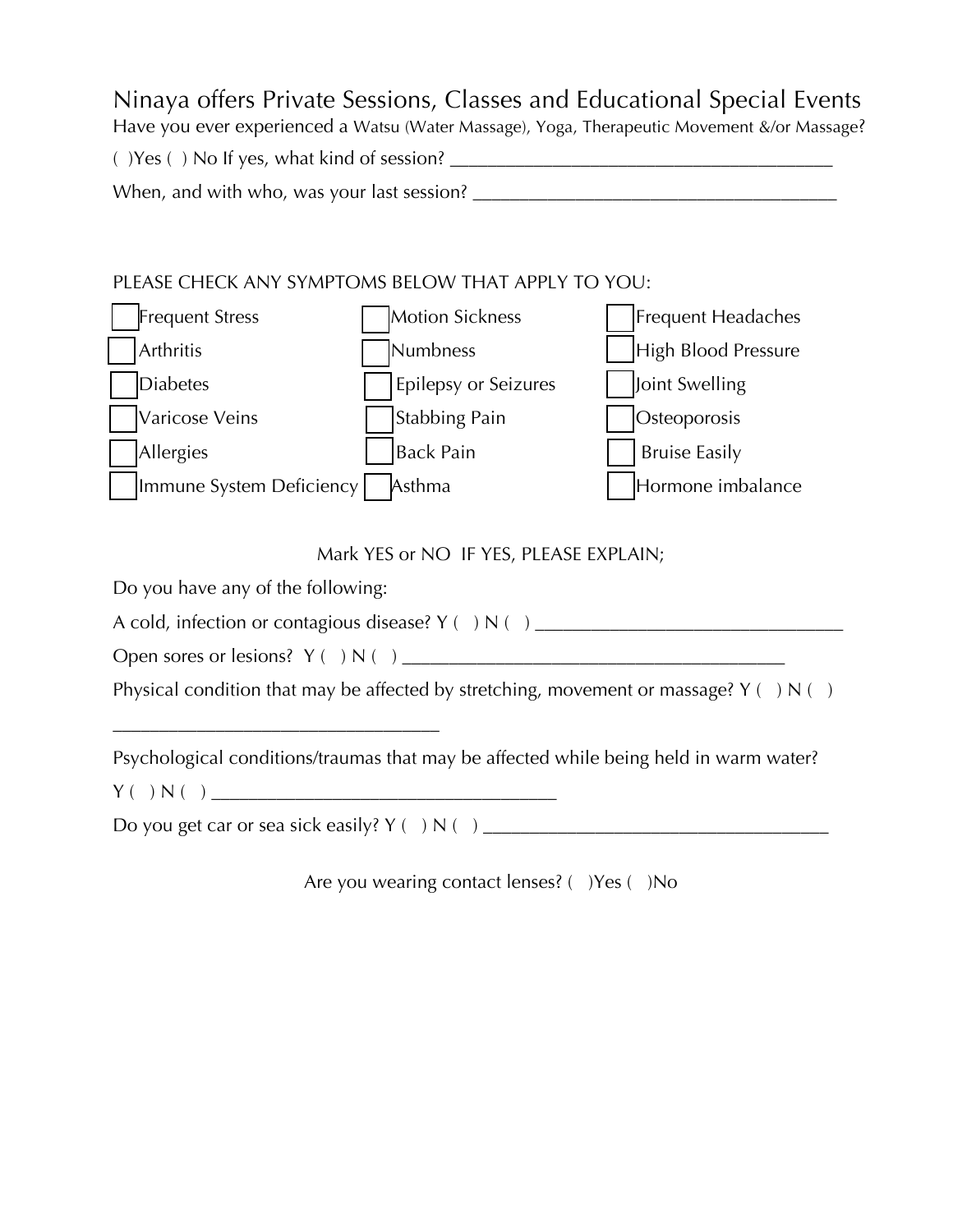## **Cleansing & Colon Hydrotherapy**

Most illnesses are a result of stress and excess toxins, (physical, mental, and emotional unusable materials) in the body, as well as parasitic infestation and mineral depletion. Healing is the elimination, or cleansing of these toxins, and then achieving a balance of intake and output. Cleansing can be achieved in many ways; through specific diets, herbs & supplementation, fasting, organ purification, exercise, yoga, relaxation, therapy, prayer & meditation.

Have you had Colon Therapy before? No \_\_\_\_ Yes \_\_\_

When? Where?

Please state your intention for receiving Colon Hydrotherapy/or today's planned treatment;

In order for Ninaya to provide the best possible care and to insure optimum results for your therapy sessions, the following information is essential and confidential;

Prescription medications:

Allergies and/or other sensitivities:

Major surgeries & illnesses:

Any other conditions or concerns you would like to share?

Mark Yes/No if you have you ever had; Heart Attack \_\_\_\_ Stroke \_\_\_\_ Panic Attacks \_\_\_\_ Fainting \_\_\_\_\_ Siezure Thyroid imbalance\_\_\_\_Kidney imbalance\_\_\_\_Colonoscopy \_\_\_\_Barium Enema \_\_\_\_\_ Hemorrhoids\_\_\_Rectal Surgery \_\_\_\_Cancer\_\_\_\_Fibroids\_\_\_\_Diverticulitis \_\_\_\_ Gallbladder Removal \_\_\_\_ Hepatitis \_\_\_\_Constipation\_\_\_\_Diabetes\_\_\_\_Anxiety\_\_\_\_ Eating Disorder\_\_\_\_Obsessive Complusive Disorder\_\_\_\_\_PTSD\_\_\_\_Depression\_\_\_\_ Have you ever been treated for abdominal or colon problem?

\_\_\_\_\_\_\_\_\_\_\_\_\_\_\_\_\_\_\_\_\_\_\_\_\_\_\_\_\_\_\_\_\_\_\_\_\_\_\_\_\_\_\_\_\_\_\_\_\_\_\_\_\_\_\_\_\_\_\_\_\_\_\_\_\_\_\_\_\_\_\_\_\_\_\_\_\_\_\_\_\_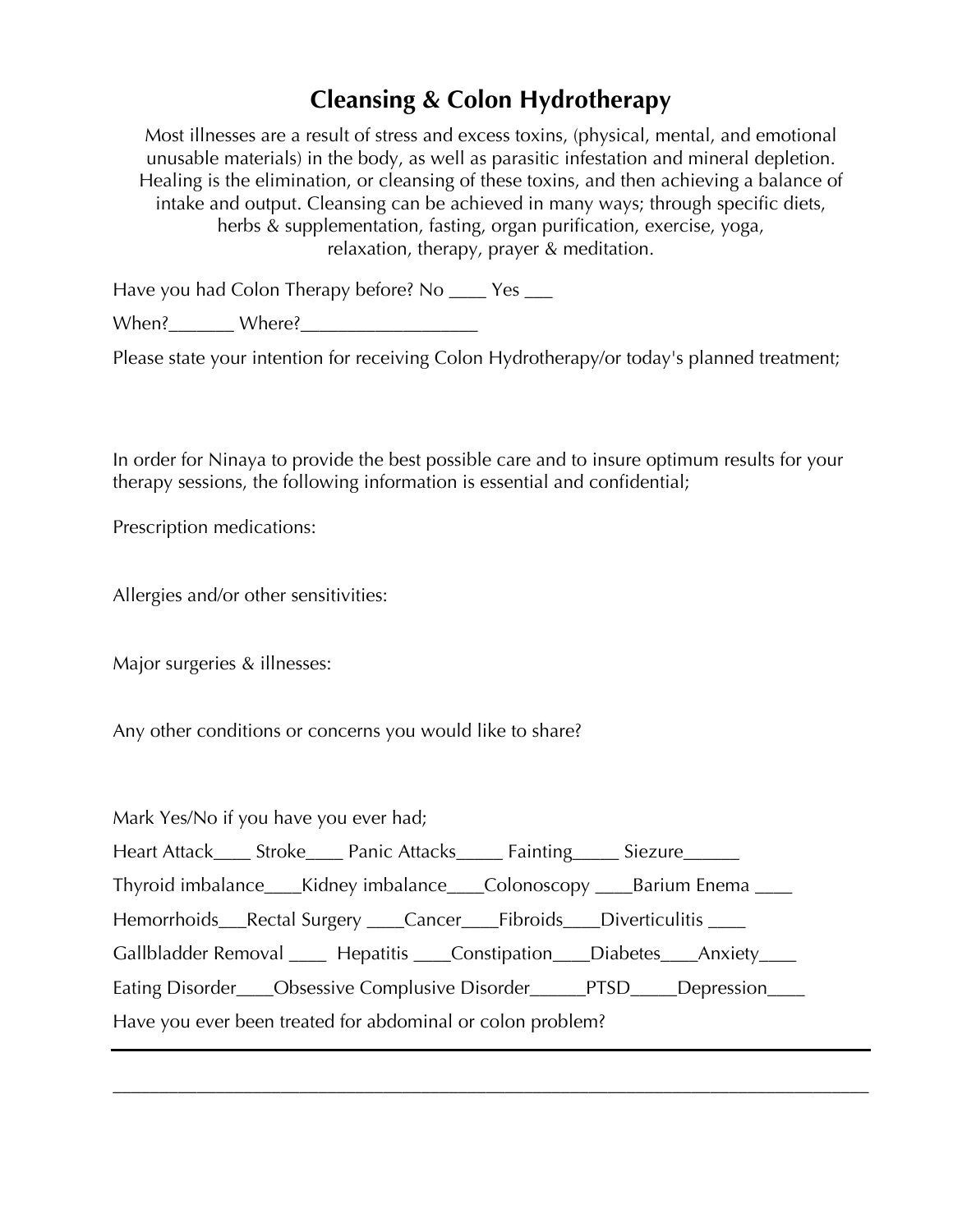| Do you take laxatives? No ______Yes ________                                      |
|-----------------------------------------------------------------------------------|
|                                                                                   |
| Do you take diuretics, stool softeners or fiber? No _____Yes_____                 |
| What kind? ______________________                                                 |
| How often do you have a bowel movement?                                           |
| Is eliminating easy, or do you have to wait and strain? ________________________  |
| What kind of other cleanse of have you done before?_____________________________  |
| Have you fasted? _____Done an enema? ________ Do you floss/pulling? ____________  |
| Have you done a liver flush, or specific organ                                    |
|                                                                                   |
| Have you had a lot of dental work?________ Do you have amalgam fillings?_________ |
|                                                                                   |
|                                                                                   |
|                                                                                   |
| How can I best be of service for what you need and want?________________________  |
| Are you willing to do what it takes, to change, heal and make it all happen?____  |
| Love is the way!                                                                  |
| Breathe * Move * Love                                                             |

Ninaya